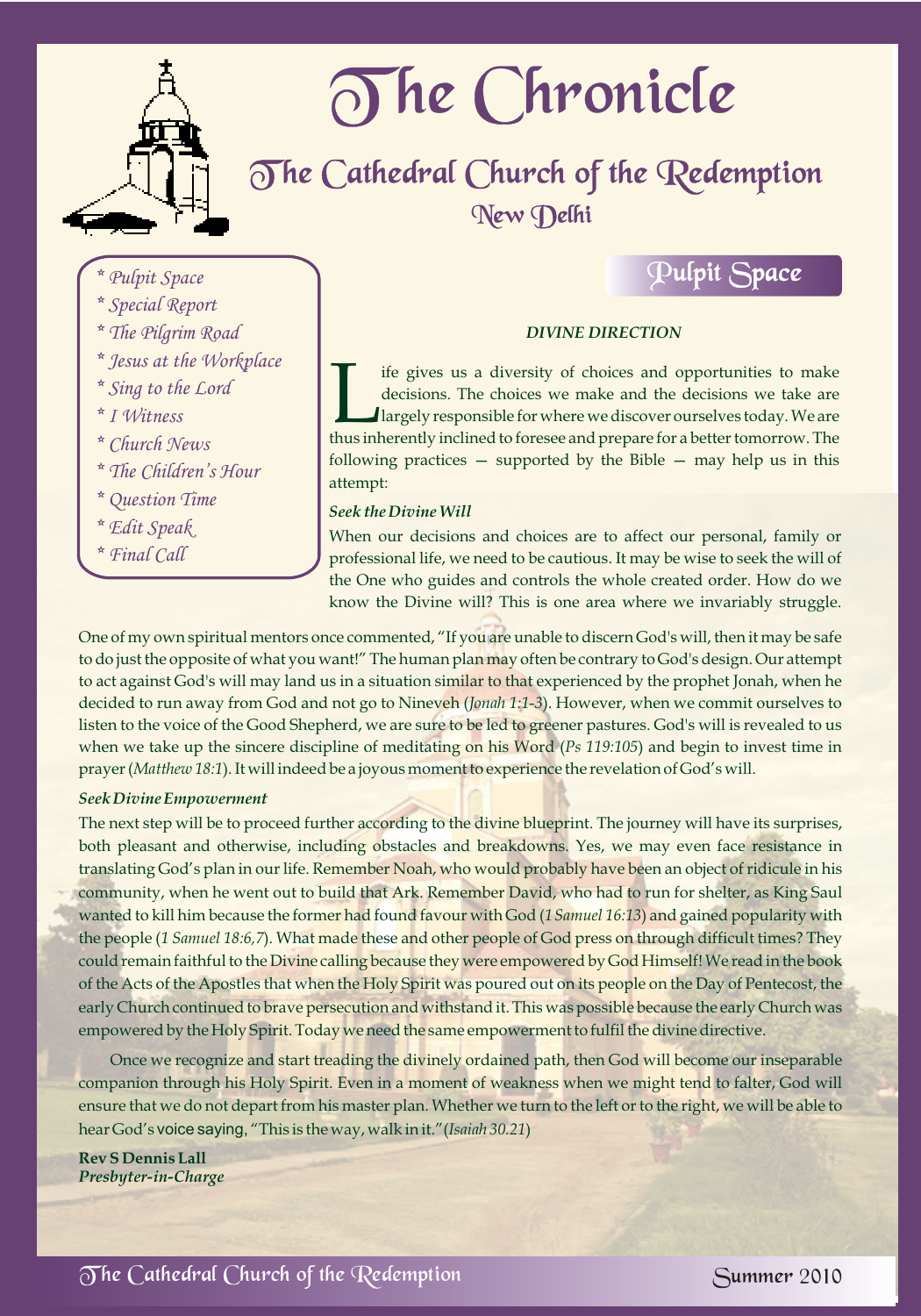## Special Report

*While we used this space in* Chronicle 2 *to focus on our special outreach project, the LPCEF, this time we look inward to focus on particular moments — of grief, revival and a new life, respectively— as experienced by our members. The writers have shared such critical moments, although these are sometimes close to the bone, because they wish to move the larger community (of which they are a part) to stop and think, and then, look ahead and move on.* 

#### *'SILENT EXPECTATIONS'*

The Gates of Silent Expectations held no surprise, Hope, Love and Opportunity, lay buried below. The birds and the flowers in this lonely sunrise, Lived on in sweet harmony, the zephyrs did blow. A loved one in solitude! That thought must suffice Amidst the graveyard of tombstones and moss. A sad reminder of our own Saviour's sacrifice Though bitter the pain, and heavy the cross. Some day we will tread the path of a loved one, Some day we will see His own heavenly grace. Some day by the light of a lonely and setting sun We will see by His glory, the sight of one face.

*Silvester Conrad Williams*

#### *'WE ARE ONE BODY…'*

 wrote this article on 13 March, exactly one month after our Annual Garden Fete on 13 February. I spent this time pondering over what I had gone through, and am now impelled to share my experience with you. On that day, for<br>the first time, I blacked out at the Fete. A shower of water on my face and chest revived me. I saw my wife lean over me, her face contorted with anxiety. I learnt that I had fainted. I saw a host of anxious faces looking at me, waiting to help my wife and me. There stood my wife, our relatives and friends. However, strangers outnumbered them by far. There were two or three young ladies rushing to bring water, comforting us, and asking me how I was. A friend of my sister-in-law lovingly took off my socks and shoes. Dr Suviraj John immediately took me to hospital. Apart from our relatives and friends, Dr John's is the only name I recall because he took charge of me, and gave my wife his card. Even before I was bundled off to hospital though, the care, concern, love, practical help and fellowship showered upon us by young and old revived my wife and me. I cannot recall the names of these people, but their faces and helping hands are vividly impressed on my mind and heart. I wish we could hold their hands again! The solidarity of the Cathedral family fills our hearts with assurance and reassurance. **'**Thou has been my defence in the day of my trouble.**'** Truly, we are one body, for we all share in the one bread.

*R N Dey*

#### *'MY REBIRTH AS A CHRISTIAN'*

The copyright held by Navjivan Press over the works of Mahatma Gandhi has lapsed recently and many publishers have re-issued his autobiography The Story of My Experiments with Truth in attractive editions. In one such volume, I encountered certain parallel situations of life narrated enthusiastically by Gandhiji, the 'Father of the Nation', who was himself a staunch believer in God. That gave me valuable insights into the truth of our Almighty Father, Jesus Christ during a serious moral and spiritual crisis. With Gandhiji, I learnt an eternal lesson: "It is wrong to expect certainties in this world, where all else except God that is Truth, is uncertain. All that appears and happens about and around us is uncertain and transient. But there is a Supreme Being hidden therein as certainty. Catch a glimpse of that certainty, hitch your wagon to it." To know the beauty and happiness of life one has to go through distress and sorrow. Then one realises that there is something much superior and more certain than what we pursue in our lives from day to day. The power of the invisible but mighty Spirit begins to dawn clearly. Prayer and communion with that ultimate spiritual force bring in a paradigm shift in the way one looks at oneself and the world. There is a sudden transformation. Something happens spontaneously resulting in the rapid return of confidence. Scripture takes on a new meaning. This opens up a new life. One is truly reborn! A fresh prayer wells up, 'Lord, purify me and make my body your temple; come down and reside in my heart. Make this ordinary mortal a true disciple of Yours and a true Christian. For I am now born afresh, I am new and rejuvenated. I genuinely want to be a true Christian. Amen."

*B V Selvaraj*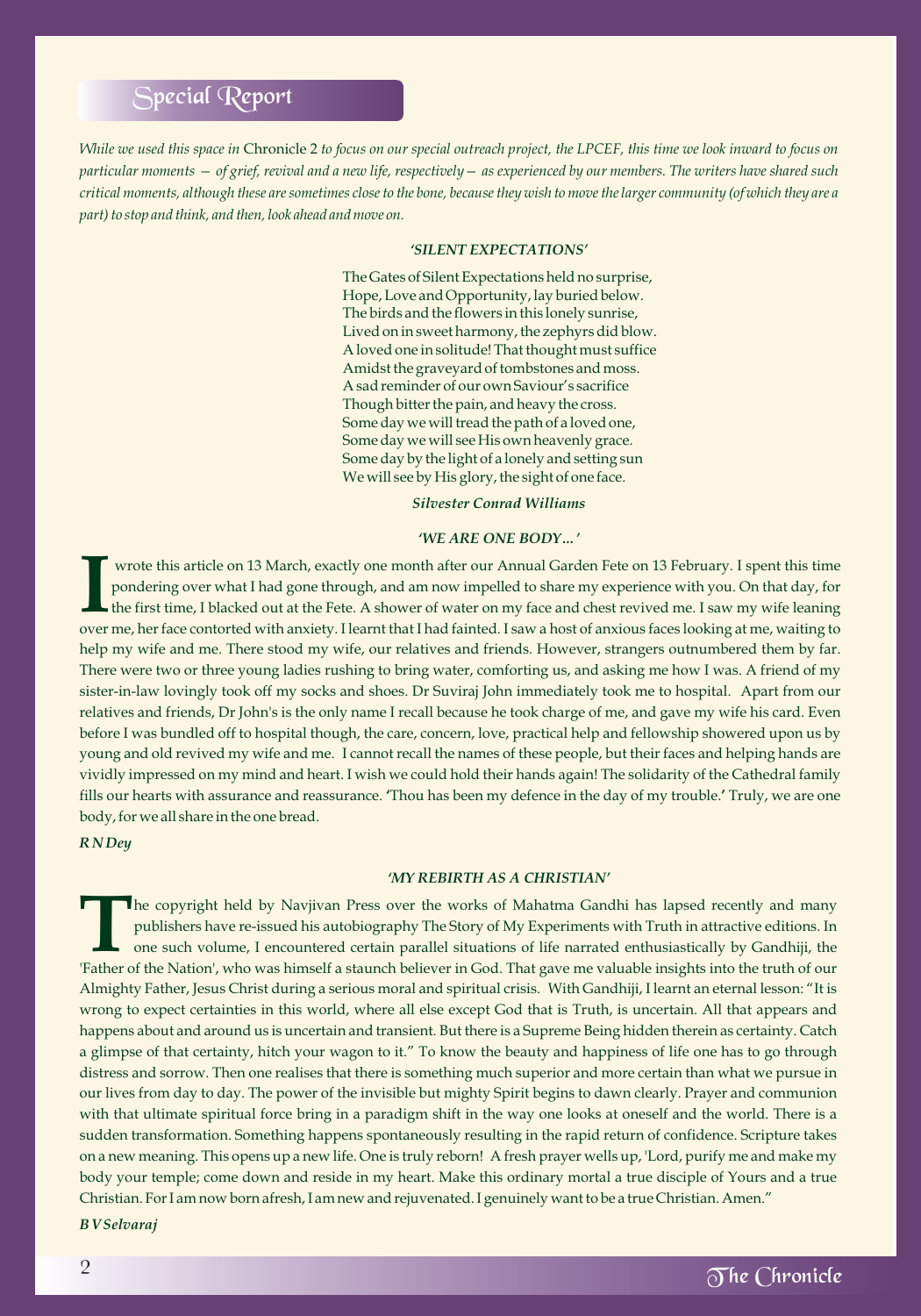#### *LITTLE GIDDING*

lifetime ago — or so it feels — Rev Kenneth Sharp conducted a retreat for young people at the School of Prayer<br>in Rajpur, Dehradun. Like everyone else, I found some sessions especially meaningful, such as those built around meditation and reading, but chafed under others, such as the slightly dreary routine, or so at least it seemed to me, of organised prayer. I enjoyed however, the company of my newfound Prayer Partner, Jenny Hills from Nottingham. One afternoon, when I was complaining of the vexations of a life of prayer she showed me a fragment of a poem that I learnt later was **'**Little Gidding,' by T S Eliot. It read, 'You are not here to verify/Instruct yourself, or inform curiosity/Or carry report. You are here to kneel/ Where prayer has been valid.' I enjoyed the poetry **—**then as now **—**but decided Jenny was being a little over-enthusiastic about prayer.

Some years after that, when I was studying in Cambridge, I got a chance to visit Little Gidding itself. It is a site in southeast England where prayer has been unbroken since an Anglican community first made its home there in the seventeenth century. This retreat was enjoyable because we were left to ourselves to wander down shabby muddy country lanes, exactly as in the poem, with the low flat, featureless East Anglian countryside stretching as far as eye could see. We had a cheerfully austere Ploughman*'*s Lunch of bread, cheese and fruit, the British notion of a ruralised meal no farmer has ever really eaten*.* Suddenly when we went in to pray, and my wrists hit the handrails, I remembered the phrase, *'*You are here to kneel/Where prayer has been valid.*'* I realised what Jenny had been trying to say long ago, that against the importance of the act of prayer none of the irritations of life such as stagnation, boredom or discouragement ought to matter. I still don*'*t think I*'*m good enough to agree, but when I now teach the poem *'*Little Gidding,*'* to my Masters students in Delhi University I think of the long and twisting route I*'*ve gone down, and wonder very much what lies ahead.

*Christel R Devadawson*

## Jesus at the Workplace

*Seema Jason is Assistant to the Managing Director of Oxford University Press, a post she has held for the last fourteen years, in an office career that has spanned over twenty-five years.*

ur Lord Jesus was no stranger to the working world. He spent most of his life working in a small family business. As he learned his trade in his father's carpentry shop he had to please his customers, meet timelines, set fair prices, pay his suppliers and perhaps even hire and manage workers. Of Jesus' 132 public appearances, 122 were in the marketplace. Of 52 parables Jesus told, 45 have a workplace context. 54% of Jesus' reported teaching ministry arose out of issues posed by others in the scope of daily life. Of 40 miracles in *Acts*, 39 were in the marketplace.

The Bible mentions work, in different forms, more than 800 times: more than all the words used to express worship, music, praise and singing combined. God created work and He is a worker. "My father is always at his work to this very day, and I too, am working" *(John 5:17)* Unfortunately, many of us in Church don't see it that way. Instead, we experience our work as a sort of weariness, a barrier between God and ourselves. We sometimes dream of giving up our jobs to follow Jesus into full-time ministry. Since most of us can't do that, the temptation is to let work degenerate into something we do from Sunday to Sunday, as a filler between one experience of God and the next. Yet the disciples were out on the lake because Jesus said he would meet them in Galilee. Work is where Jesus meets his friends so that they can learn how to follow him after the resurrection, to be apostles when he is no longer physically with them.

There is a distinction between Church work and the work of the Church. Church work is what we do for the organized institution of the Church. The work of the Church is done between Sundays when the Church is scattered all over the city where it is located in homes, schools, and offices. We spend most of our waking day at work. That means the workplace is a place of opportunity and kingdom potential. Our workplace is a place of mission and witness for Jesus Christ. It is a place for making Jesus famous. I believe that the people of the Church should live as ambassadors of the Kingdom and function as mirrors of the gospel message in all that they do.

Still, what I typically see Monday through Friday are the familiar parameters of my job, not a place to carry my cross and minister to others. I sometimes forget that Jesus calls me to labour with, and support, Christians and non-Christians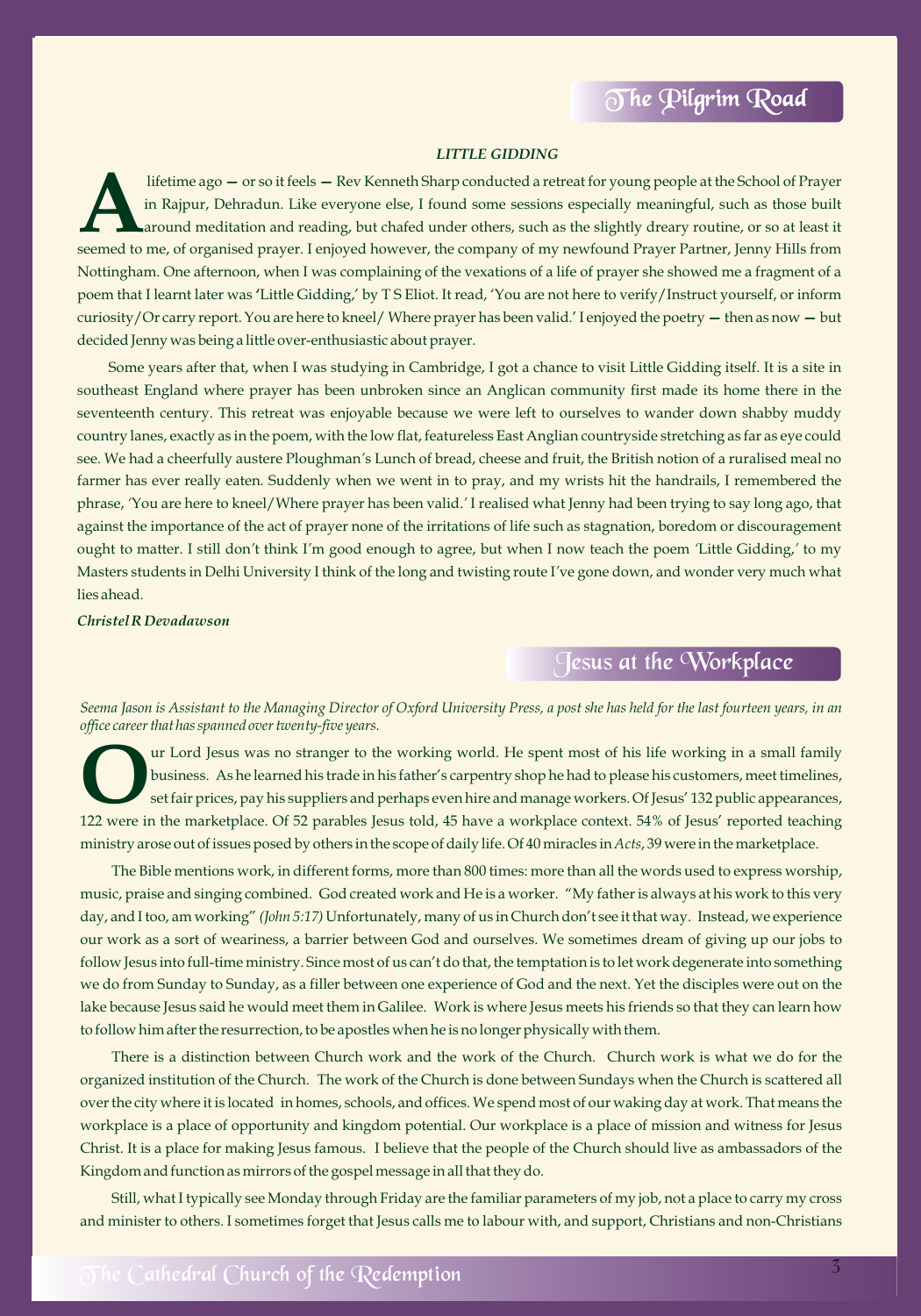who are in the boat with me. Like everyone else, I spend a lot of time at work looking and fishing off the wrong side of the boat. I tend to forget that, once the disciples see Jesus, the first thing he does is ask them about their work. We need to remember, "The workplace is where a majority of a church congregation spends a majority of their time, interacting with a majority of the unchurched world. The Church on Monday is evidence that the Church on Sunday is real''. *Seema Jason*

Mrs Asha Washington *has been teaching at Happy Senior School, Kirti Nagar for the last six years, having been involved in education for the last twenty years. She teaches Social Studies — comprising Geography, History and Political Science to Class IX and X, and gives private tuition to students of Class XI and XII in English, Hindi and Psychology. On entering the Christian community after her marriage, Mrs Washington became a member of St Thomas' Church, Mandir Marg where she worshipped for twenty years, before coming to the Cathedral last year. She has served on the Auxiliary Committee of the Diocese of Delhi during the tenure of Bishop Karam Masih, and, with her husband, has been a lifelong patron of the Bible Society.*

t has become necessary for people in this generation to work for money to fulfil their needs. We work at different places, in different occupations, and different parameters govern us. No one can deny, however, that time has<br>changed things everywhere. Values and behaviour have changed, as our single most important objective is to earn. Sometimes, people adopt wrong practices to meet this goal. Dishonesty, backbiting, flattery and lying are some of these. People also try to prevent others from getting ahead of them Politics in the workplace is now a daily sight. This disturbs honest and dedicated employees. Stress and tension sometimes drives them to breakdown and even suicide.

Is there a solution to this problem? Yes, there is, and it is called, 'Jesus at the Workplace.' The most important commandment given to us by Jesus is, 'Love thy neighbour as thyself,' and we should follow this formula especially at the workplace. We need to love our co-workers, and behave with them, as we would wish them to behave with us. We need to try to be honest, humble, and work hard, without lazily taking credit that is not our due. Let us pray together that Jesus may give us strength to follow his teachings at work.

*Asha Washington*

## Sing to the Jord

*Mrs Sheila J Samuel, organist in the English section, continues to explore the relationship between hymns and their capacity to transform Christian lives, including those of their own writers. Having examined 'Amazing Grace,' and 'Just as I am, 'so far, she turns her attention to 'Nearer my God to Thee,' for* **Chronicle 3.** *Excerpts used below are from Kenneth Osbeck's 101 Hymn Stories.*

n our series, 'Sing to the Lord,' we have chosen some well-loved hymns that have been an important part of our church services. One of the finest hymns ever written by a woman is 'Nearer, my God to Thee.' Its author, Sarah<br>Flower Adams was born at Harlow, in England on 22 February 1805. She lived a full and productive life, althoug she died at the relatively early age of 43. She was active in theatre as well, playing the role of Lady Macbeth in London, and was widely known for her many literary accomplishments, despite the disadvantage of delicate health.

Many interesting incidents are associated with this hymn. In 1871, three eminent theologians, Professor Hitchcock, Smith and Park, were travelling in Palestine when they heard this hymn sung in Arabic by a circle of fifty Syrian students. Professor Hitchcock said later that the singing of this Christian hymn by Syrian students moved him to tears and affected him more than any singing he had heard. There is also the well-known account of the sinking of the *Titanic* as it plunged into the icy waters of the Atlantic Ocean in 1912, sending 1500 people to their death while the ship*'*s band played *'*Nearer my God to Thee*.*' God has used this hymn to bring comfort and blessing to many of His people all over the world. Sing this hymn with feeling and you will surely feel the nearness of God!

*Sheila J Samuel*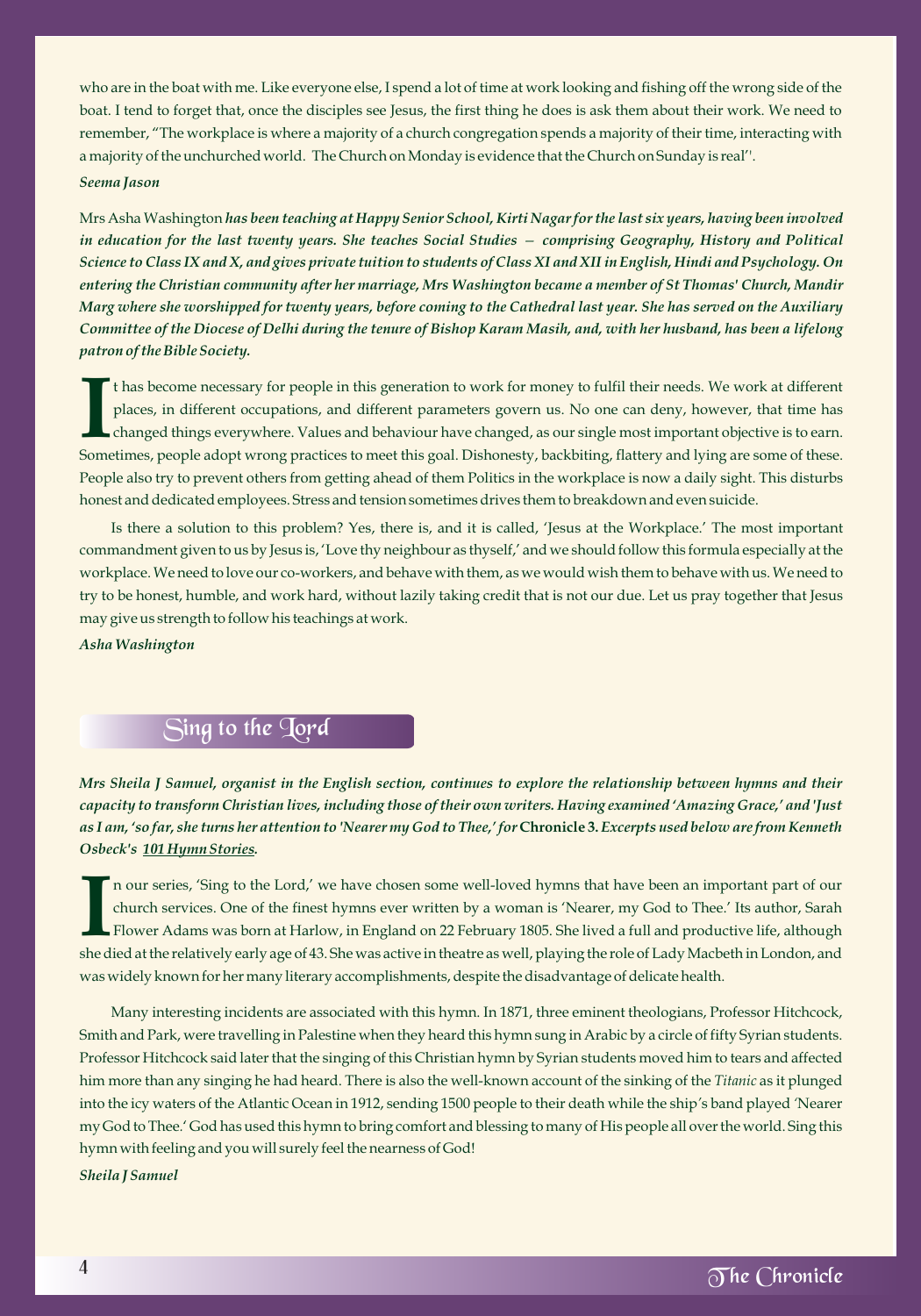#### I Witness

*While Chronicle 2 opened up the idea of witness through different aspects of church life as experienced by various members,* Chronicle 3 *takes us into a particular crisis faced by one individual. The testimony that she offers comes literally from walking through the valley of the shadow of death. It takes us through the depth of her pain to the new life and hope that open out beyond this.*

■ ven though I walk through the valley of the shadow of death, I will fear no evil. For you are with me. Your rod and<br>★ your staff, they comfort me.' *(Ps 23.4)* 

How beautifully I understood these lines when I was overwhelmed by helplessness, as I lay critically ill in St Stephen's Hospital for more than two and a half months. As I turned my thoughts inward, I realised the strength and courage of faith. Today I stand witness to His love, mercy, and healing. I have sensed the fullness of God's majesty and power, and also God's love and care as our ever-present Creator and Redeemer. I have grown into the truth of these lines, 'The Lord is our rock and our fortress and our deliverer.' *(Ps 18.1)* Faith works wonders. It wrestles with the forces of darkness and helps us to remain sane, lifting the pall of gloom that descends on us when we have known illness for a long time. Faith is like the glorious sun, brightening dull days to inspire and encourage us. We must always turn to our Lord for he is our refuge and strength. When trouble strikes us, he is always there to calm our fears with his tender mercies that take the form of faith and courage.

My heartfelt gratitude goes out to our dear Bishop, the Rt Rev Sunil Singh, Bishop Karam Masih, Rev Ian Weathrall, Rev Dennis Lall, the Rev Dr Christopher Raj, clergy, relatives and friends. I can never forget the family of St Thomas' School or our own Cathedral family whose visits, prayers and blessings have pulled me through. My family and I would like to give our special thanks to Dr Sudhir Joseph, Director, St Stephen's Hospital, who carried out the surgery, with Dr P C Khandurii (the eminent surgeon who performed the first successful liver transplant in India) and his entire team of able and dedicated doctors and nurses. The blessings of our Saviour sent them to me, to restore my health and strength.

When we pray with all our heart and soul, it draws God. He makes a sad heart joyful, a weak heart strong and a sick body healthy. The power of prayer breaks all bondage and we must continue to believe in its power and might. Our Lord Jesus blessed me, when my faith was shaken, ever ready to guide, console and lead me.

*We know not by what methods rare, but this we should know, God answers prayer We know he has given his word, which tells us prayer is always heard And will be answered, soon or late, and so we should pray and calmly wait. A person who has implicit faith, is blest beyond compare It is his greatest prize in life, a treasure rich and rare.*

Again, 'I love you, O Lord my strength. The Lord is my rock, my fortress, and my deliverer: My God, my rock in whom I take refuge, My shield and the horn of my salvation, my stronghold. I call upon the Lord, who is worthy to be praised.' *(Ps 18.1-3)*

#### *Cynthia Manoharan*

## Church News

*Chronicle 2* used this section to focus the desires and demands made by a wide range of voices. *Chronicle 3* broadens this range. We begin with a voice from the past that reminds us of early days in the story of our church. We move on to another that shares concerns from the church in time present. Finally, two voices chime in on a common note — the question of choice — and that takes us into the world of the future.

#### *CHILDHOOD IN THE CATHEDRAL*

**The Chronicle** *was lucky to be able to meet Professor Iris Devadason, on her visit to Delhi this Easter Sunday. The younger daughter of Mr Samson Daniel, who did so much to make Tamil worship possible in our church, Professor Devadason holds an M A in English (University of Delhi), an M Sc in Applied Linguistics (Birmingham, U K), and a Ph D (Mysore University). She has taught ESP theology at the United Theological College, Bangalore, South India, for 26 years. She has done pioneer work and published in this exclusive field and has presented this work at international conferences. What follows are her recollection of her early days when the Cathedral was both school and church to her.*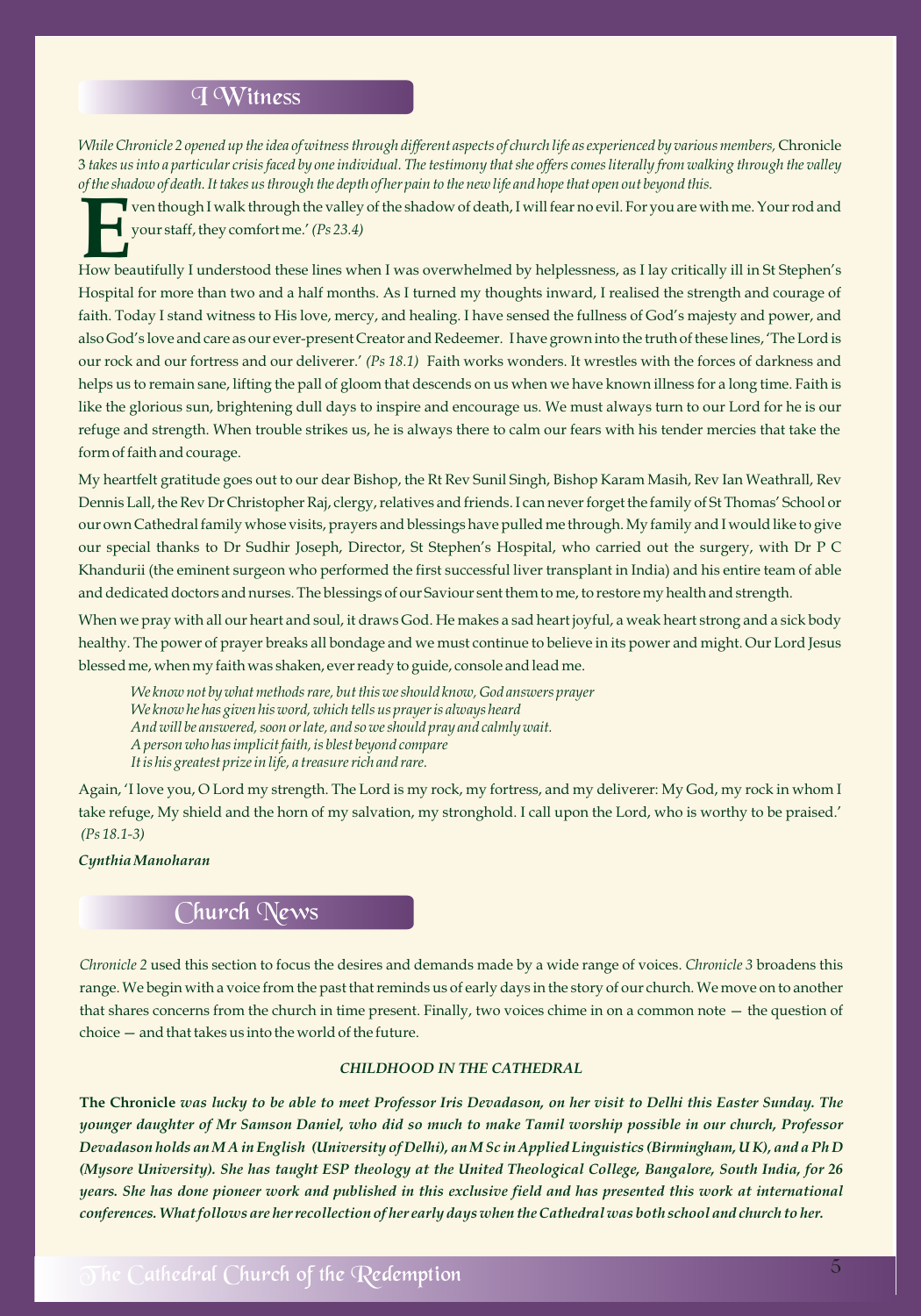n 1945, when World War II ended, the Rev J D Tytler --- an Army Chaplain and an educationist --- began a school in the Cathedral, when Rev Clayton was Vicar. It started with seventeen European children, but my elder sister complexion suggested to us the nickname, 'Lal Murgi,' after the self-sufficient, hardworking character, the Little Red Hen, in our collection of children's fables. Rev Tytler put up army tents in the church compound to serve as classrooms. Cypress bushes screened off the bathrooms. Morning assembly took place in church, and we little ones had to sit in the first two rows. Hira Lal was then a young man. When independence came in 1947, Rev Tytler ran a competition to invite students to choose a new name for their school. Today it may seem commonplace, but in the first flush of independence, to even think of a name in Hindi, Naveen Bharat High School, was radical, when all names and titles of public institutions were still anglicised. Numbers increased rapidly. The space here was insufficient and so we shifted off church premises, to land now taken up by residential quarters for members of Parliament on North Avenue. Again, funds were raised, and land bought in Mathura Road. The school that developed on those premises became Delhi Public School. Meanwhile, Delhi Land and Finance set up Greater Kailash, where Summerfields School began. At that time, dacoits roamed the surrounding territory in Zamrudpur. I went on, along with Rev. Tytler, to Summerfields, from where I finished my Senior Cambridge from 1956, but am happy to share this slice of the history of the Cathedral with you. The Cathedral provided both spiritual and educational nourishment for us all!

#### *Iris Devadason*

#### *OUR GARDEN FETE*

Then I was assigned the post of co-ordinator of our Annual Garden Fete 2010 as a member of the Hindi section, I was overwhelmed. I was honoured, because I knew that it is only when God wills it that we are chosen to help serve humanity. I found it tough, and even began to wonder if it was not a crown of thorns. I also wondered how our Cathedral had successfully run this project - to help the children of people afflicted with leprosy over such a long span of time. It is true that the word of God tells us to help the poor, underprivileged and destitute, but do we actually carry out this message? My experience as co-ordinator, I must confess, has been bittersweet. People who seemed kind, generous, and apparently well off, proved shallow and hypocritical in times of need. When we are slow to help with the social mission of our church, do we need to compete for the limelight? As things are, it looks as though we are ready to sail in the same boat as Jesus and allow him to sleep as long as the waters are calm. When a storm blows up that we help cause — we beg of him to take charge of our lives and save us. Perhaps we need to shake off this camouflage and follow him honestly as practising Christians.

#### *Anita Morris*

#### *THE VOICE OF THE ALTAR*

o we really know the truth behind God's altar, and understand what it says to us? I have grown into having<br>many a long conversation with it. Here I wish to ask you, as my readers, to enter not the world of my personal imagination but the world of your own inner sight and consciousness. Only then will you get a sense of the divine.

#### I am proud to share my witness with you. When I look back on my life I realise how much I have changed on account of my relationship with the altar. Ten years ago, when I first entered our Cathedral, I was fascinated by its glory and power. As I have grown, I have gained enough strength to withstand a storm. Think about this remark by Jesus:*' "*Why were you searching for me? Did you not know that I must be in my father's house?"*' (Lk 2.49)* Jesus is the voice of the altar and I met him in our Cathedral. Whenever I feel helpless and hurt I come to speak to him at our altar and listen to his answer.

The incident that led me to take a U turn toward God was the miraculous recovery made by my sister Lakshmi when she was critically injured and underwent major brain surgery. Throughout this nightmare, God's voice sustained me as he said, 'Do not be depressed: I am there for you.' My sister's recovery astounded her neurosurgeons and medical team. They asked us, 'To whom do you pray?' We answered, 'To the Lord Jesus.' This led me to serve God with love and dignity. I am thankful that he chose me for his service, and that such a great God bestowed peace on my small heart through the voice of the altar. I end with a poem about the person who helped me make my choice.

> 'My Preacher is my Teacher' My preacher is my teacher, a path maker for me His words, his speech, his sermons, are commandments, this I see. Whenever I may come and wherever I may go, He is always just a text message away from me, I know. I may not be significant, in all I say and do, But he is always there for me, to teach and guide me true. *Sachin Pal*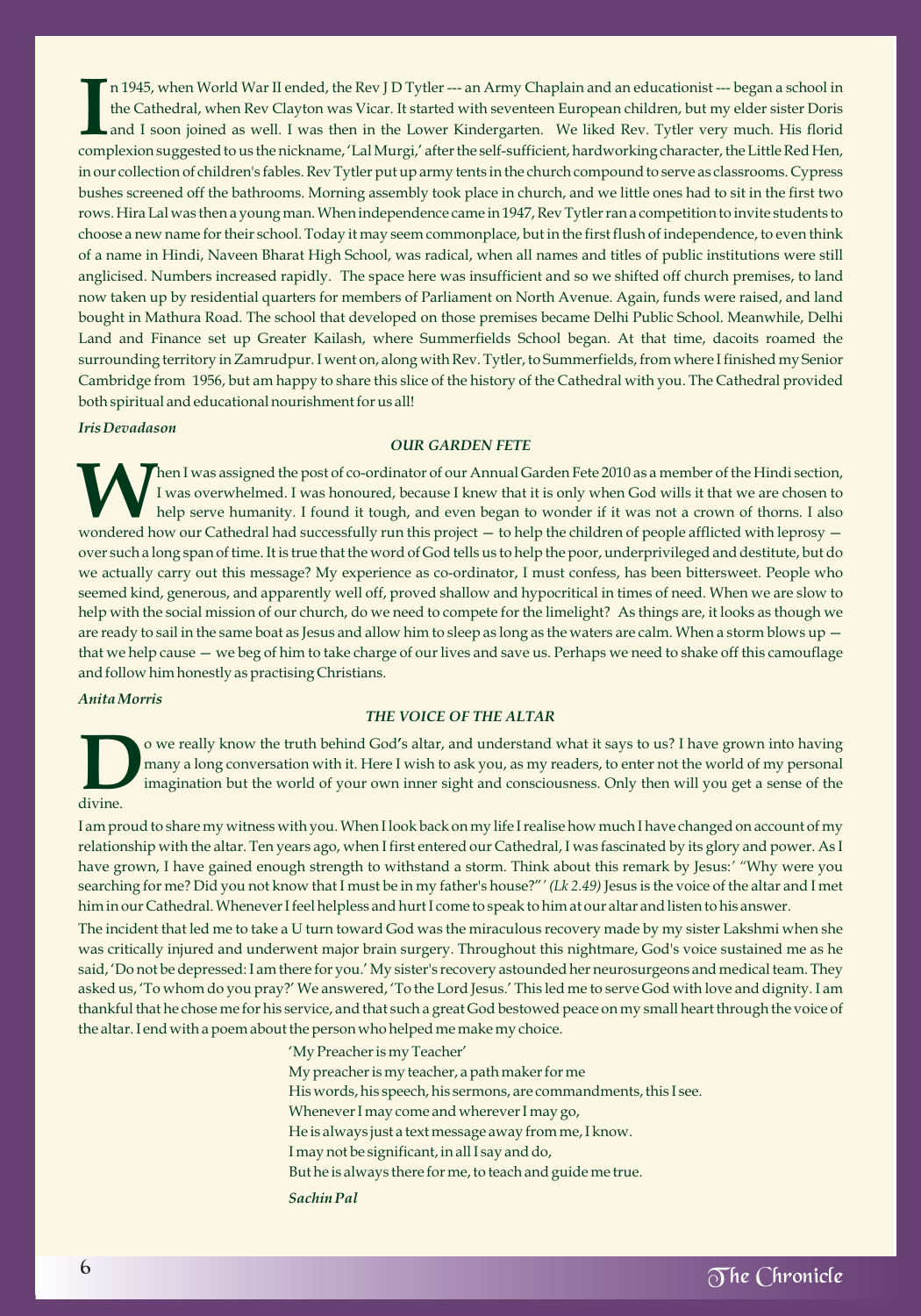#### *THE RIGHT CAREER*

want to be when you grow up?' during their teens often reply, 'I don't know.' I'm on the threshold of choosing my own career, having sat for my Masters Final in Political Science at the University of Delhi this summer, and here are a few suggestions. As a teenager, you can't be expected to know what you want to do with the rest of your life, so cheer up! There is no rule regarding how many times you may change your career. List your interests, strengths and weaknesses. Don't fall into the trap of populist career choices. The road not taken may be the best route to a good career. 'Do what you love and the money will follow.' Once you know what you like, look for career opportunities that require the skills you have. Classified advertisements in print and job portals on the Net such as Monster.com or Career Finder indicate what is on offer. If you make your mind up early, you can choose the right courses, get good grades, and complete your portfolio to submit to the right institutions for admission and funding. Check the qualifications required before you apply for funding. Sometimes financial aid goes unclaimed because students do not take the trouble to apply. Attend Career Fairs and Open Day sessions to learn about jobs of specific interest to you. Talk to people in the field to get a sense of their work profile. You will then be in a position to make an informed decision about your choice of career. Remember, the worst thing you can do is to be stuck with a career choice that does not fit your personality or challenge your mind. Best of luck! any young people - in our church and elsewhere - when confronted with the question 'What do you

*R Britikah*

## T he Children's Hour

*As promised,* **Chronicle 3** *brings up the third and final instalment of our series on the Sunday School, with a report on the activities of the Hindi section. Like the earlier reports from the English and Tamil sections, it reflects on the relationship between attendance and discipleship. It also raises an interesting question: what happens when someone who can still recall her own Sunday School days with immediacy, begins to teach?*

#### *SUNDAY SCHOOL (HINDI SECTION)*

Then Christine William, the Sunday School teacher for the Hindi section, took a break to look after her cute<br>baby girl, I promptly expressed my wish to teach until she got back. I hope I can continue to assist her on her return. My first day as a Sunday School teacher brought back memories of my childhood when I too was a student of the Cathedral Sunday School. I find the work really interesting but challenging. Kids are so innocent, just like the angels. One really feels good when one spends time with them. Childhood is the time to play and have fun. Studies are generally boring and constitute a punishment. Therefore, when I teach them about the Holy Bible, and about Jesus, I try my hardest to pick up parables from the gospels and teach these in a way that resembles story telling. In this way, they imbibe a great deal about Jesus, and automatically go on to memorise some verses. This Easter, when they sang two songs, during the Hindi service, they faces were shining with joy.

The children are very enthusiastic, obedient and intelligent. They learn things through the play way method, as and when they wish. Bullying or coercing them is counterproductive. I want to request the parents of the Hindi section to bring their children to church every Sunday, so that the youngsters can learn more and more about Jesus, and about the Holy Bible in their childhood. Then the foundation of their lives will accord with the ground plan set out by Jesus. It will become easy to distinguish our children from others, as they will have the stronger value-system. Praise the Lord! *Mihika Morris*